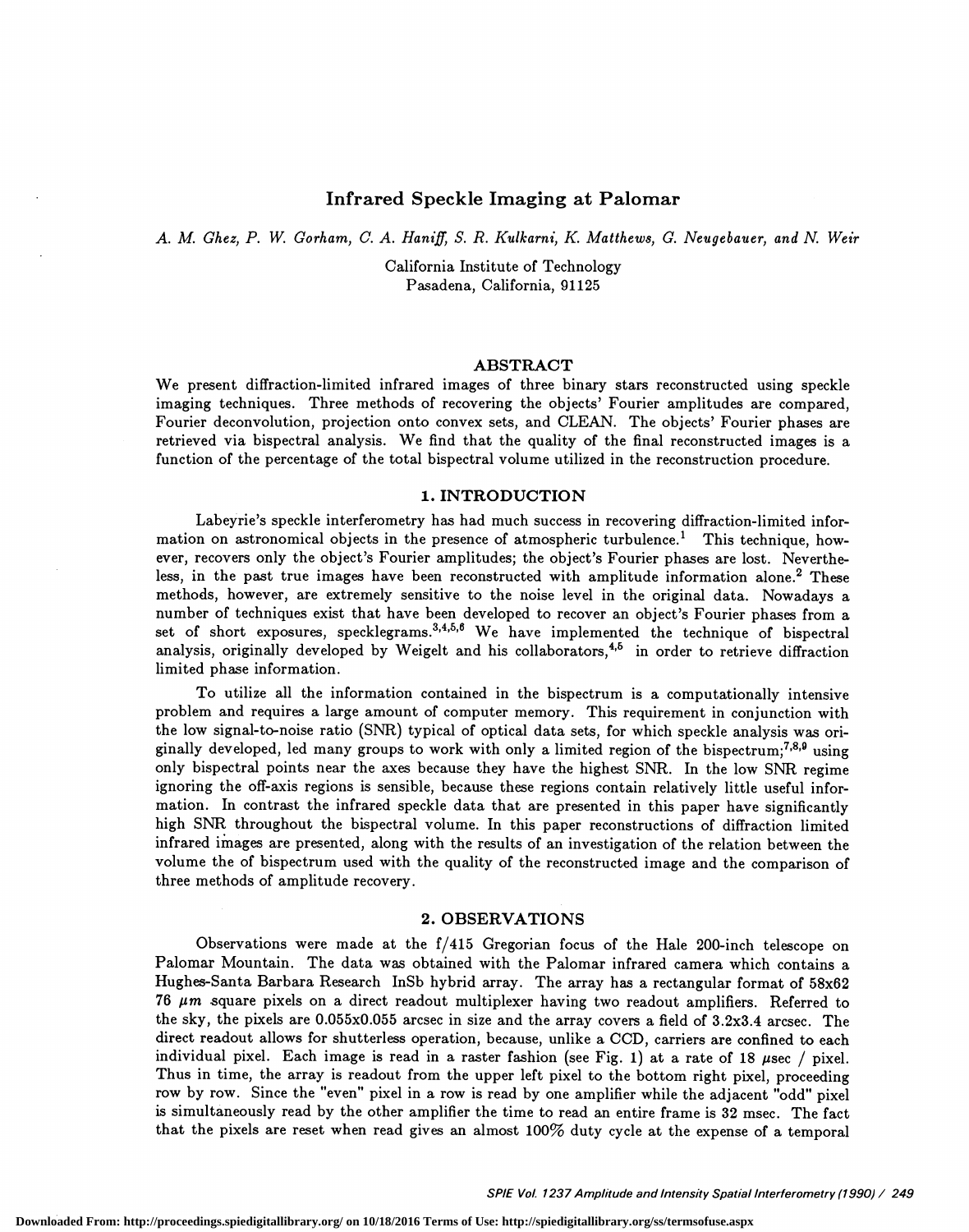skew in the frame of 32 msec from upper right to lower left. For these observations the frame exposure time was 100 msec and a narrow band filter  $(\delta\lambda/\lambda = .012)$  at 2.2 microns was used. Table I summarizes the observations.

| Table I. Binary star observation parameters |        |            |  |  |  |
|---------------------------------------------|--------|------------|--|--|--|
| Object                                      | Mag(K) | $#$ Frames |  |  |  |
| SAO 103106                                  | 5.8    | 320        |  |  |  |
| SAO 86224                                   | 2.3    | 64         |  |  |  |
| <b>BS 8028</b>                              | 1.0    | 192        |  |  |  |

|   | $\overline{2}$  | B | 4        |
|---|-----------------|---|----------|
|   |                 |   |          |
| S | $\mathbf{c}$    | z | $\delta$ |
|   |                 |   |          |
| u | 10              | m | 12       |
|   |                 |   |          |
| D | $\overline{14}$ | D | 16       |
|   |                 |   |          |



Fig. 1. A schematic drawing of the array readout sequence. Above is the two dimensional array, each pixel labeled as it is read in time. Below are the two one dimensional time series.

# 3. DATA ANALYSIS

The data reduction can be divided into a number of separate steps, which are listed below and discussed in the following subsections.

- i. Removal of detector artifacts from the raw data
- ii. Recovery of Fourier amplitudes
- iii. Calculation of object and calibrator bispectrum
- iv. Correction for systematic effects in the bispectrum
- v. Recovery of Fourier phases
- vi. Reconstruction of final image

## 3.1 Removal of detector artifacts

A worst case example of the raw data is shown in Fig. 2(a). This clearly demonstrates the need to remove detector induced artifacts; hereafter we will refer to this process as "scrubbing." An estimate of the images' background level is obtained using median filtered exposures of nearby blank sky. This is subtracted from the raw data. The nonuniformity of the pixels' sensitivity is

250 / SPIE Vol. 1237 Amplitude and Intensity Spatial Interferometry (1990)

**Downloaded From: http://proceedings.spiedigitallibrary.org/ on 10/18/2016 Terms of Use: http://spiedigitallibrary.org/ss/termsofuse.aspx**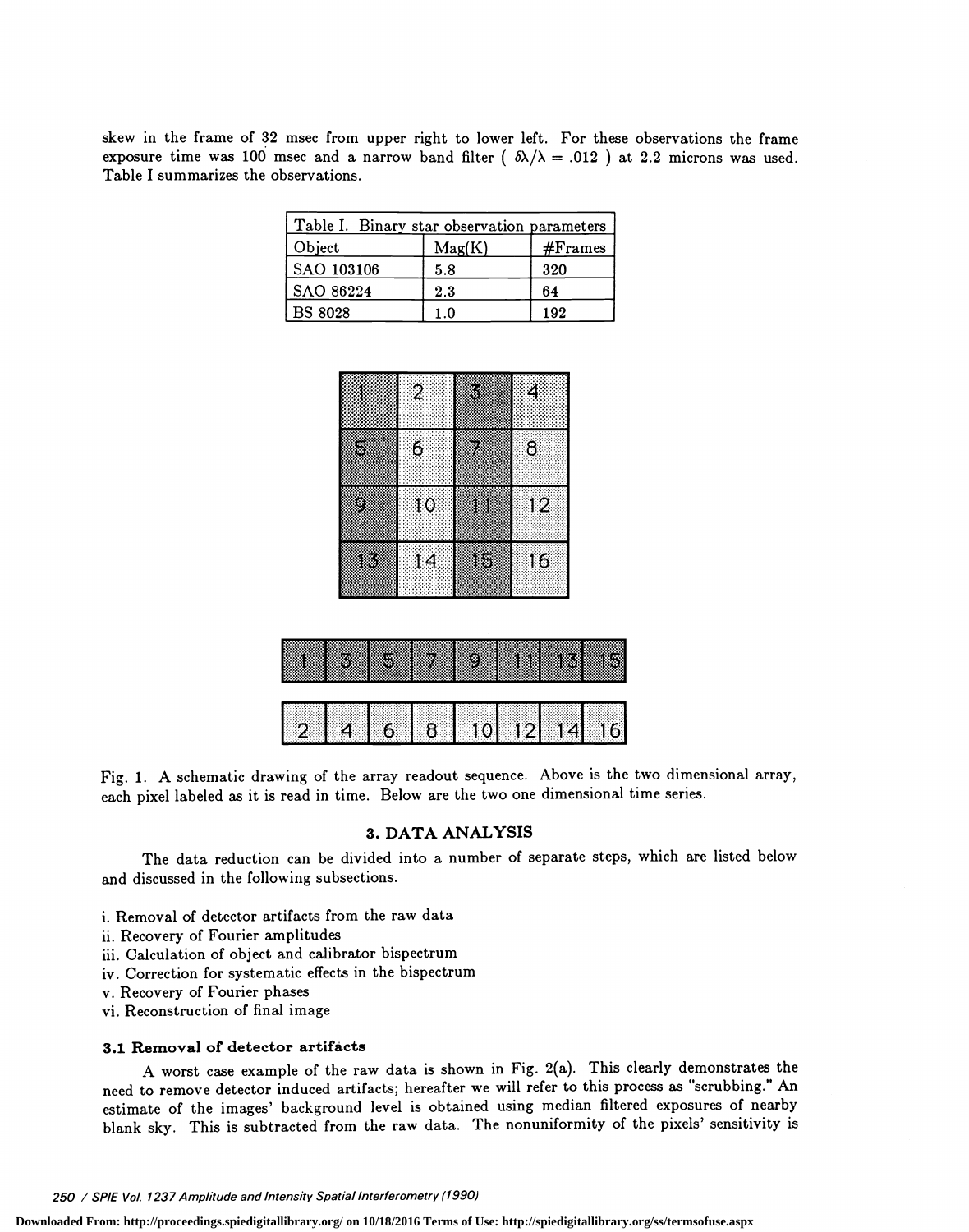corrected for by flat fielding. The fiat field used is the median filtered sky exposures, from which median filtered dark exposures have been subtracted. The dark exposures are taken with a cold shutter placed in front of the array, thereby measuring the detector's response in the absence of light. Dead pixels in the array, seen as two cracks and a number of individual pixels, and any cosmic ray events are interpolated over using the 8 nearest neighboring pixels. At this stage a ripple across the image becomes visible. This effect shows up clearly as a spike in the power spectrum of blank sky frames (see Fig. 3). The cause of this is related to the detector's readout electronic system. Since the array is readout into two channels a two-dimensional image can be decomposed into two one-dimensional time series. The power spectrum of these time series shows one dominant spike at a single temporal frequency, corresponding to 3 Khz. This feature is responsible for the spatial ripple seen in the image. This 3 Khz noise is removed by subtacting the appropriate sinusoid from the two time series, which are then recombined to form the two dimensional image. Currently, only this dominant readout artifact is removed, but as can be seen in Fig. 3, there are other frequencies that are corrupted at a lower level by the readout electronics. Nevertheless, once this scrubbing procedure is completed the speckle frames are free of detector artifacts down to the  $1\%$  level (Fig. 2.b).



Fig. 2. (a) on the top shows an example of the raw data frame, and (b) on the bottom shows a "scrubbed" frame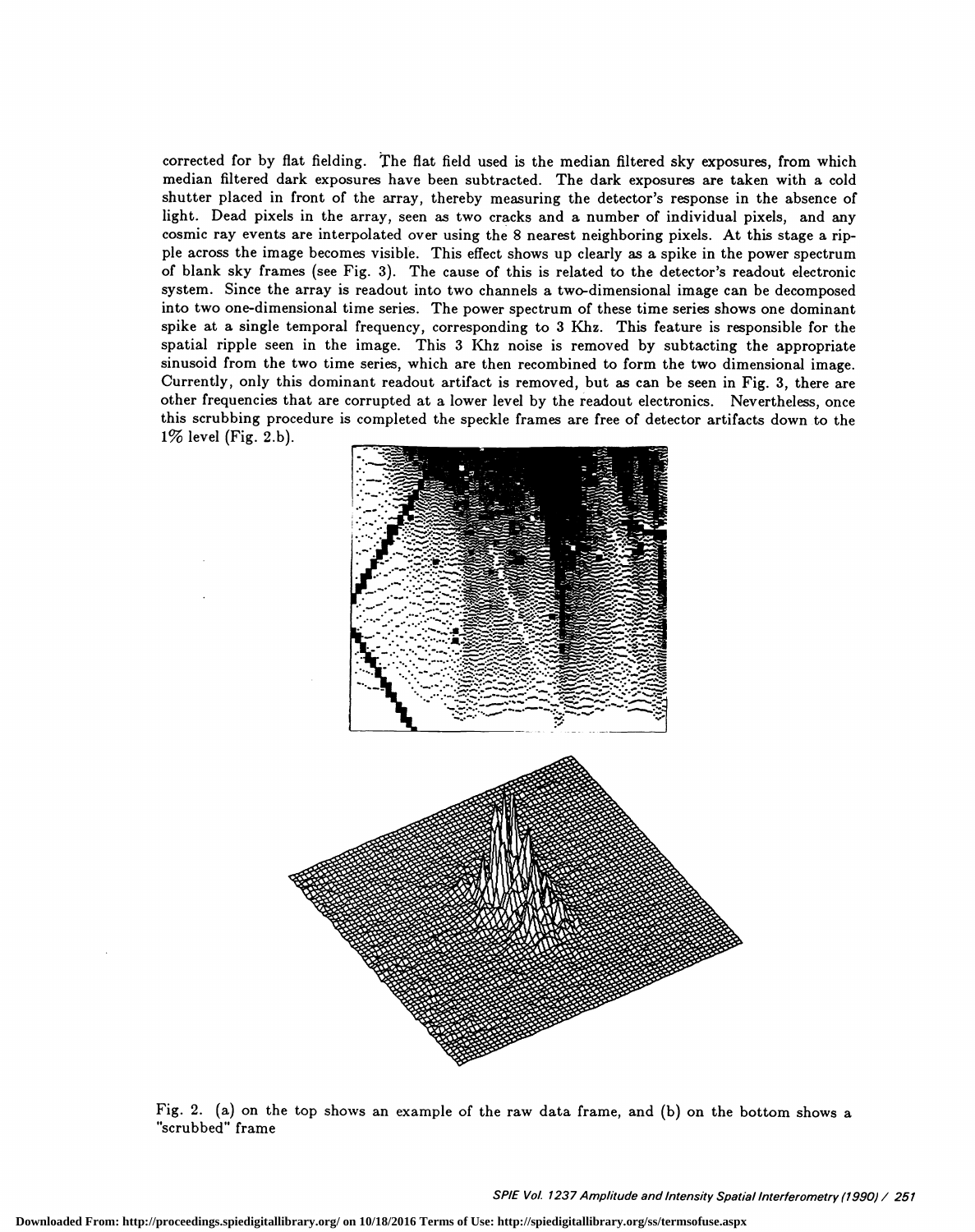

Fig.3 A power spectrum of blank sky

#### 3.2 Amplitude recovery

Three methods for recovering the amplitudes of the object's complex Fourier spectrum have been compared: Fourier deconvolution,<sup>1</sup> projection onto convex sets,<sup>10</sup> and CLEAN.<sup>11,12</sup> The first method is the most commonly used one and recovers the obect's Fourier amplitudes by division of the ensemble average of the image power spectra,  $\langle |J(u)|^2 \rangle$ , by the ensemble average of the power spectra of an unresolved source,  $\langle |P(u)|^2 \rangle$ :

$$
\langle |O(\mathbf{u})|^2 \rangle = \langle |J(\mathbf{u})|^2 \rangle / \langle |P(\mathbf{u})|^2 \rangle
$$

This technique has the drawback that the division process is unstable to noise in the calibrator power spectrum and will produce large fluctuations in the resulting spectrum. Because the noise level in a power spectrum tends to increase at higher spatial frequencies, the division estimate becomes poorer at higher spatial frequencies.

Projection onto convex sets is an iterative technique that applies constraints on an initial estimate of the true object's power spectrum, which is obtained by Fourier deconvolution as described above. This method iterates between the power spectrum and its Fourier equivalent, the autocorrelation function (ACF), applying constraints of positiviy and symmetry in both domains. The process proceeds until the changes produced in the power spectrum and ACF are below a set threshold. A more complete description can be found in Ebstein 1987.

An equivalent to the Fourier deconvolution may be done in the ACF domain using the CLEAN algorithm, which was originally developed for the deconvolution of the effects of irregular array spacings in aperture synthesis radio maps. CLEAN works by subtracting a fraction of the convolution function (the dirty beam) from the maximum point in the measured function (the dirty map), recording separately the position of the maximum and the amount subtracted. The

#### 252 / SPIE Vol. 1237 Amplitude and Intensity Spatial Interferometry (1990)

**Downloaded From: http://proceedings.spiedigitallibrary.org/ on 10/18/2016 Terms of Use: http://spiedigitallibrary.org/ss/termsofuse.aspx**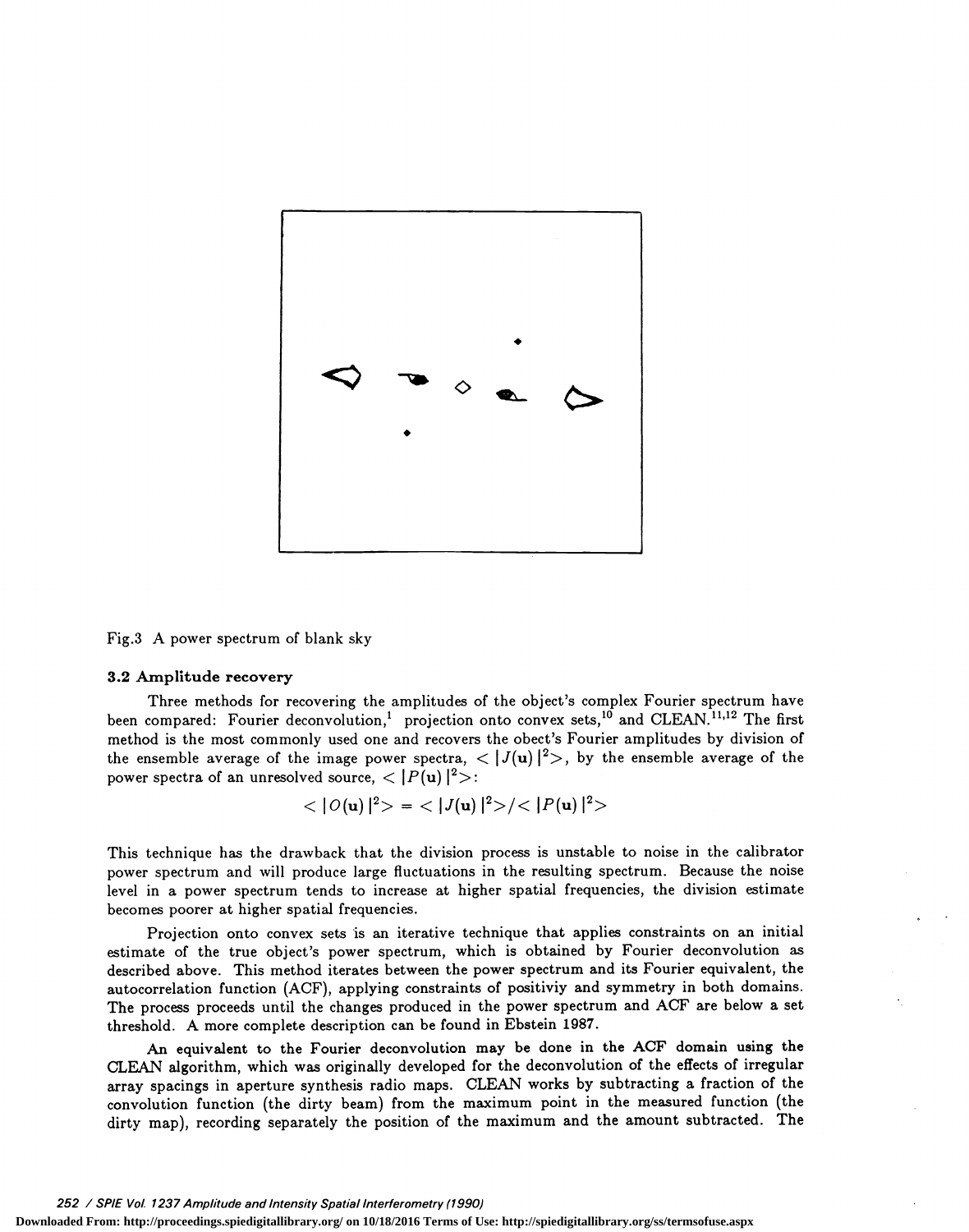process is repeated until the maxima in the remaining dirty map fall into the noise or begin to appear outside the known region of emission. The list of maxima and their accumulated intensities are then convolved with a restoring "CLEAN" beam, and the residuals are added back into the map. In this application of CLEAN, the dirty beam is the ensemble-average calibrator ACF, and the dirty map is the ensemble-average image ACF. The resulting cleaned map is the true object ACF, from which the desired Fourier amplitudes are obtained.



Fig. 4 A comparison of amplitude recovery schemes shown in the ACF domain. The top ACF was produced by Fourier deconvolution, the middle ACF was created with the projection onto convex sets, and the bottom ACF was produced with CLEAN.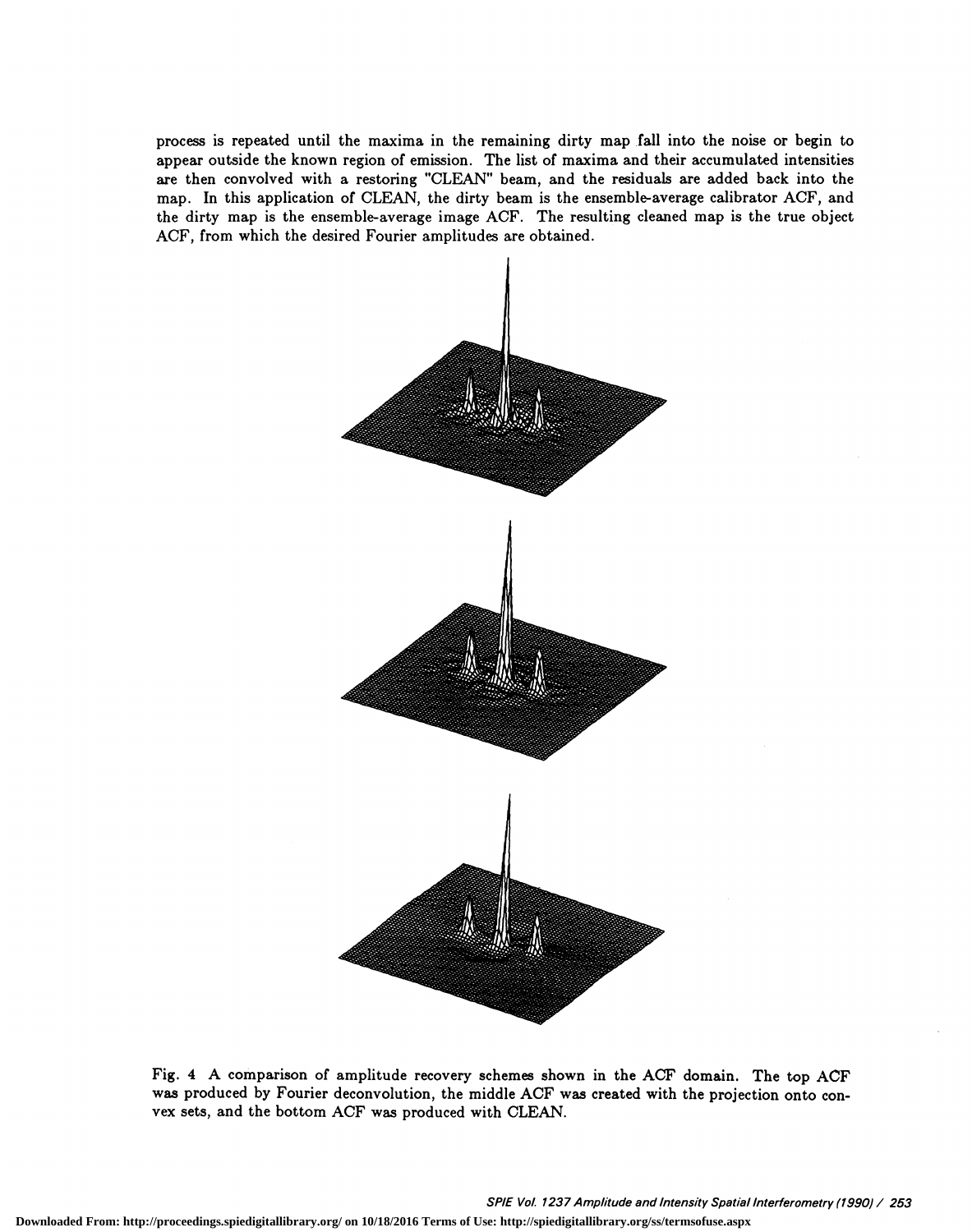Because of the simplicity of the objects' structure, it is possible to identify and characterize the systematic noise effects of the Fourier amplitude recovery processes. The results of the methods discussed above are presented in Fig. 4. The methods of projection onto convex sets and CLEAN introduce similar levels of noise to the object Fourier amplitudes, but the characteristics of this noise are different. High frequency noise located near the central region of the ACF is the dominant systematic noise effect in the results of both Fourier deconvolution and projection onto convex sets for our data, although the noise in the latter case is at a lower level. In contrast, the dominant systematic noise effect in the AOF recovered using CLEAN appears at low spatial frequencies. This effect is seen as a bowl in the final ACF and is probably due to a mismatch of seeing between the object and calibrator ACF's: this suggests that the dirty beam is not correctly approximated by the calibrator's ACF. Currently, the maximum level of noise is 1/80 of the maximum peak value in the ACF.

#### 3.3 Phase recovery

The object's Fourier phases are recovered indirectly by measuring the bispectrum. The bispectrum is a triple product of the Fourier transform of the image measured at three spatial frequencies.<sup>4</sup>

$$
B^3(\mathbf{u}_1,\mathbf{u}_2)=J(\mathbf{u}_1)J(\mathbf{u}_2)J(-\mathbf{u}_1-\mathbf{u}_2)
$$

The crucial point to note is that the three spatial frequencies sum to zero, thereby forming "triangles". The phase of the bispectrum is thus equivalent to the closure phase of radio astronomy.<sup>13,14</sup>

$$
\Phi_{123} = \phi_{u_1} + \phi_{u_2} + \phi_{-u_1 - u_2}
$$

Like the closure phase, the bispectrum phase can be shown to be immune to the type of phase errors introduced by the atmosphere.

As with any real system for taking speckle data, systematic biases are present in the raw data. One source of bias in our system is the detector readout electronics which corrupt certain spatial frequencies. Other sources of bias include telescope aberrations and the wide bandwidth employed. There are a number of procedures to correct for or remove "bad" bispectrum points, which are described in detail in Gorham et al.<sup>9</sup> Stationary biases, those that do not change from the time the source is observed to the time the calibrator is observed, that can be described by a transfer function can be corrected by subtracting the bispectrum phase of the calibrator from the image bispectrum phase. For our data, however, most of the biases are not removed by this method. It has proven more effective to remove these biases by eliminating those image bispectrum points for which the calibrator's bispectrum phase is statistically different from zero. This removes both stationary and nonstationary biases. The last step is to exclude image bispectrum points that have  $SNR < 1$ .

The bispectrum phases that remain are used to retrieve the object's Fourier phases. Because each bispectrum phase is a linear combination of three object Fourier phases, the measured bispectrum points define an overdetermined set of linear equations. There are two methods to solve for these phases. One technique is to solve for the phases recursively by initializing two of the object Fourier phases and directly solving for the remaining phases via linear combinations.<sup>15,16,4</sup> The other approach, which we have chosen, is to solve for the phases by a global least squares fit to the bispectrum.9'14 This method avoids the propagation of errors in solving for the final object Fourier phases.

### 3.4 Image reconstruction

To prepare the final images the Fourier phases and amplitudes are combined and a direct Fourier inversion is preformed. This scheme effectively gives equal weight to the amplitudes and phases. This is not the optimal way to reconstruct images given that the amplitudes and phases are recovered independently and therefore have different final SNR. In the future, we hope to implement a scheme which appropriately weights the amplitudes and phases.

## 254 / SPIE Vol. 1237 Amplitude and Intensity Spatial Interferometry (1990)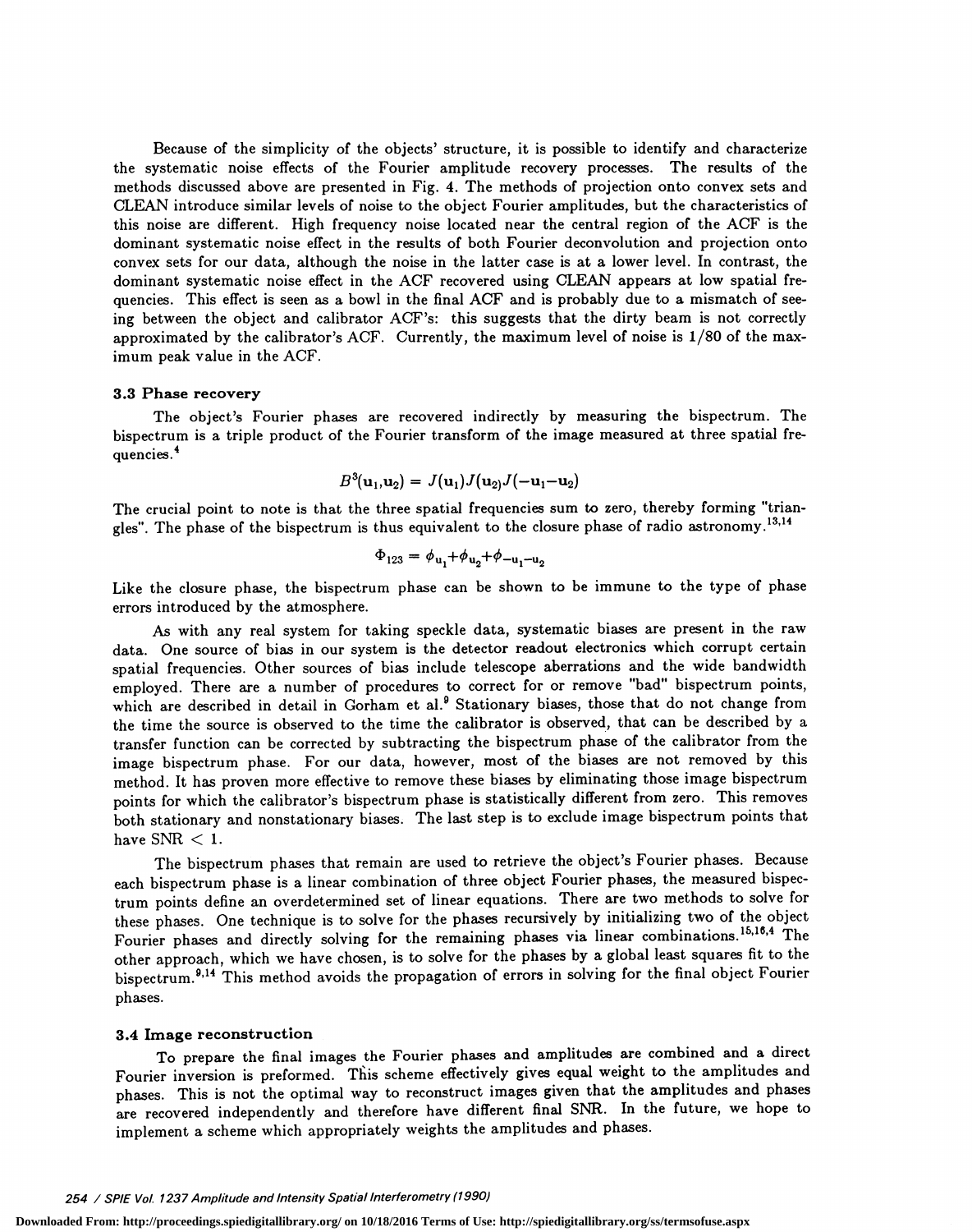# 4. RECOVERED IMAGES

We have successfully reconstructed three binary star images, with 110 milliarcsec resolution (the maximum resolution of our system at 2.2 microns). These images areshown in Fig. 5 - <sup>7</sup> and their source parameters are given in Table II.

| Table II. Binary star reconstruction parameters |           |         |               |  |  |  |
|-------------------------------------------------|-----------|---------|---------------|--|--|--|
| Object                                          | Sepn(mas) | PA(deg) | Dynamic Range |  |  |  |
| SAO 103106                                      | 550       | 264.5   | 40:1          |  |  |  |
| SAO 86224                                       | 660       |         | 44:1          |  |  |  |
| <b>BS 8028</b>                                  | 275       | 35      | 35:1          |  |  |  |

\*dynamic range  $=$  ratio of the peak value to the highest spurious peak in the final map



Fig. 5 Reconstructed image of SAO 103106



Fig. 6. Reconstruted image of SAO 86224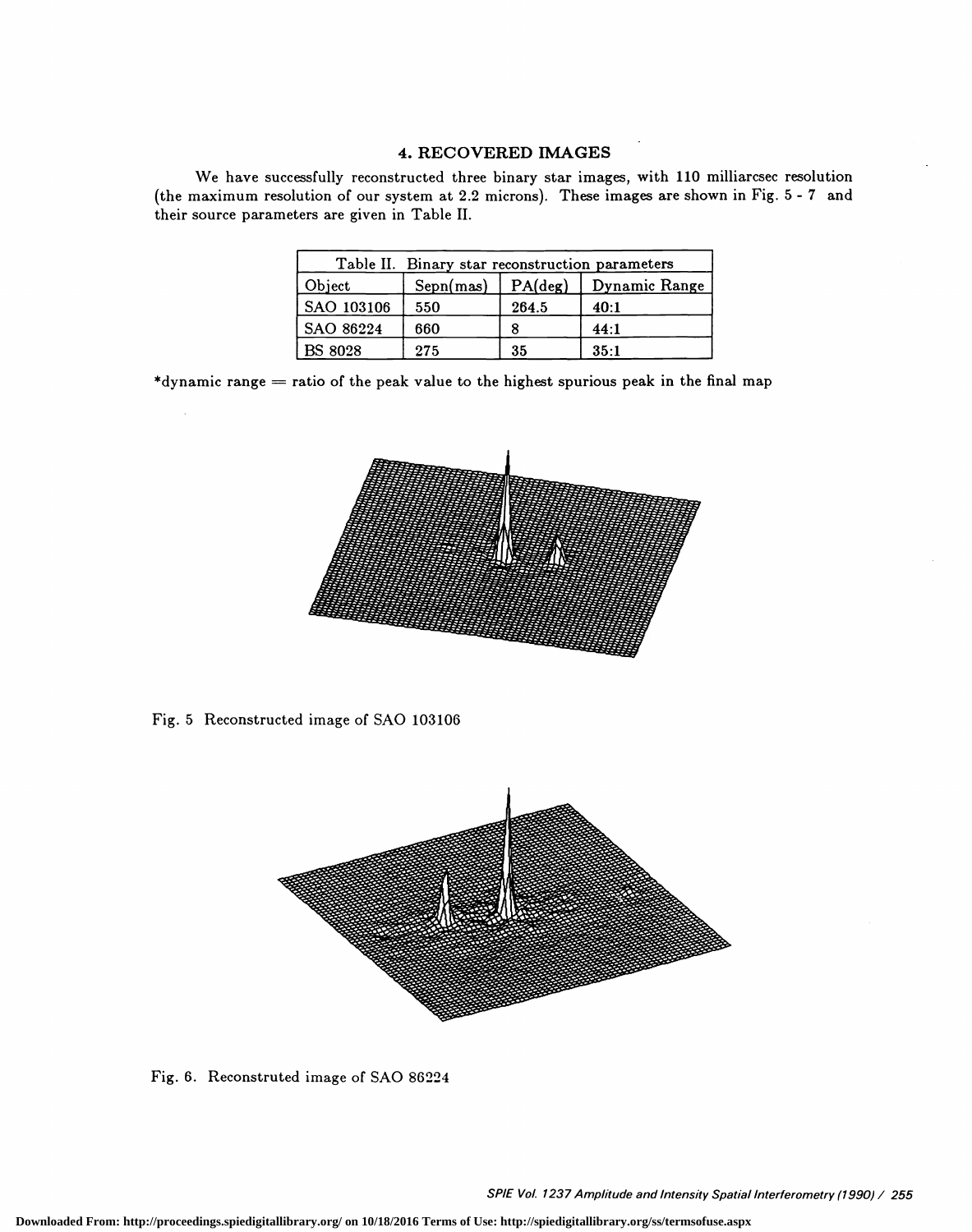

## Fig. 7. Reconstructed image of BS 8028

In all of the reconstructions, the noise is dominated by systematic effects. For SAO 103106 (Fig. 5) and SAO 86224 (Fig. 6) ghost features appear at the point symmetric location from the secondary component. For the latter case there are also ghosts at the "harmonic" locations. The next significant noise features are artifacts of the amplitude recovery scheme. In the cases of SAO 103106 and SAO 86224, CLEAN was applied, and these images contain low frequency artifacts which appear as a low level bowl as discussed previously. The Fourier amplitudes for BS 8028 were obtained via Fourier deconvolution, and the dominant noise in the reconstructed image is the high frequency noise near the central region. The final type of systematic noise that we have identified is due to residual detector artifacts.

#### 5. DYNAMIC RANGE VS. FRACTION OF BISPECTRAL VOLUME

All the infrared data that we have collected has high SNR points throughout its bispectral hypervolume. This is unlike photon-limited optical data for which the bispectrum typically has high SNR points only close to the axes.

We believe that there is valuable information to be gained from the off-axis region of the bispectrum. In order to investigate the useful information content of the off-axis bispectral regions, we examined how the quality of the image changed with the number of bispectrum points used in the reconstruction scheme. We have parameterized the quality of the image by the quantity dynamic range, which we define to be the ratio of the peak value to the highest spurious feature in the final image. We begin by using only the near-axis portion of the bispectrum to solve for the Fourier phases and produce an image. The near-axis bispectrum is obtained by constraining one of the spatial frequencies  $u_1$  to be small. In this case  $u_1$ 's threshold is initially set to be one coherence length of the atmosphere,  $r_o$ . For our data set  $r_o$  is 30 cm, which corresponds to a frequency of three pixels. The number of bispectrum points used in the inversion is then increased by allowing the maximum value of  $u_1$  to increase at intervals given by  $r_o$ . The results of varying the fraction of the bispectrum used are shown in Fig. 8, and demonstrate the value of using the off axis regions in the reconstruction procedure. It should be noted that the dynamic range of the image of SAO 103106 is improved by almost a factor of three, although we are still limited by systematics, as is evident in the characteristics of the noise (bowls, ghosts, residual xy artifacts). However, by increasing the bispectrum volume included in the reconstruction these nonphysical artifacts are significantly reduced in size.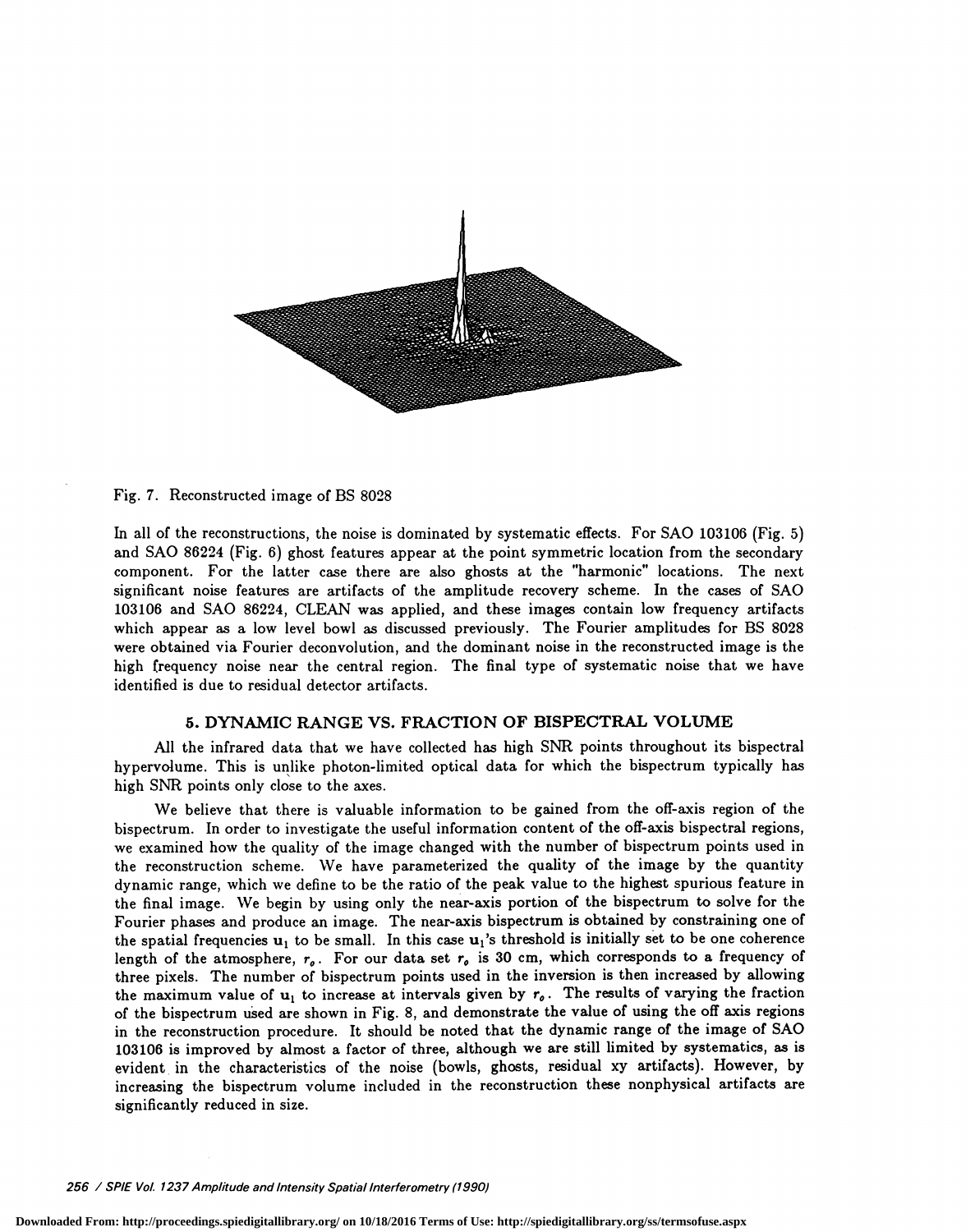

bispectrum volume included in the reconstruction

Fig. 8. Plot of dynamic range as a function of the fraction of the bispectrum used in the reconstruction procedure. This example shows the effect for the star SAO 103106.

As a way of estimating the ultimate quality of a reconstructed image, we have examined the background level away from the areas, such as the axes, that contain obvious systematics. Using the highest peak in these blank regions as an estimate of the limiting noise level, the expected dynamic range is about 600:1. We hope to be able to attain this level with more work on understanding the source of the systematics as well as improved reconstruction techniques.

#### 8. CONCLUSIONS

We have successfully reconstructed three diffraction-limited infrared images of binary objects using bispectral analysis. The dynamic range of these images is approximately 40:1. We have shown that the quality of the reconstructed images improves by increasing the number of bispectrum points used, which indicates that there is indeed valuable information in the off-axis region of the bispectrum in the case of high SNR data. Further improvements in the reconstruction process are necessary to eliminate systematic noise effects. Using the background level to estimate the ultimate limiting noise level, we hope to be able to obtain images with dynamic range of about 600:1.

#### 7. ACKNOWLEDGMENTS

We thank the W.M. Keck Foundation for their financial support, and the Concurrent Computing Center at Caltech for providing the NCUBE computer time for data reduction. We thank the staff of Palomar Observatory for their help with the observations. This work was supported in